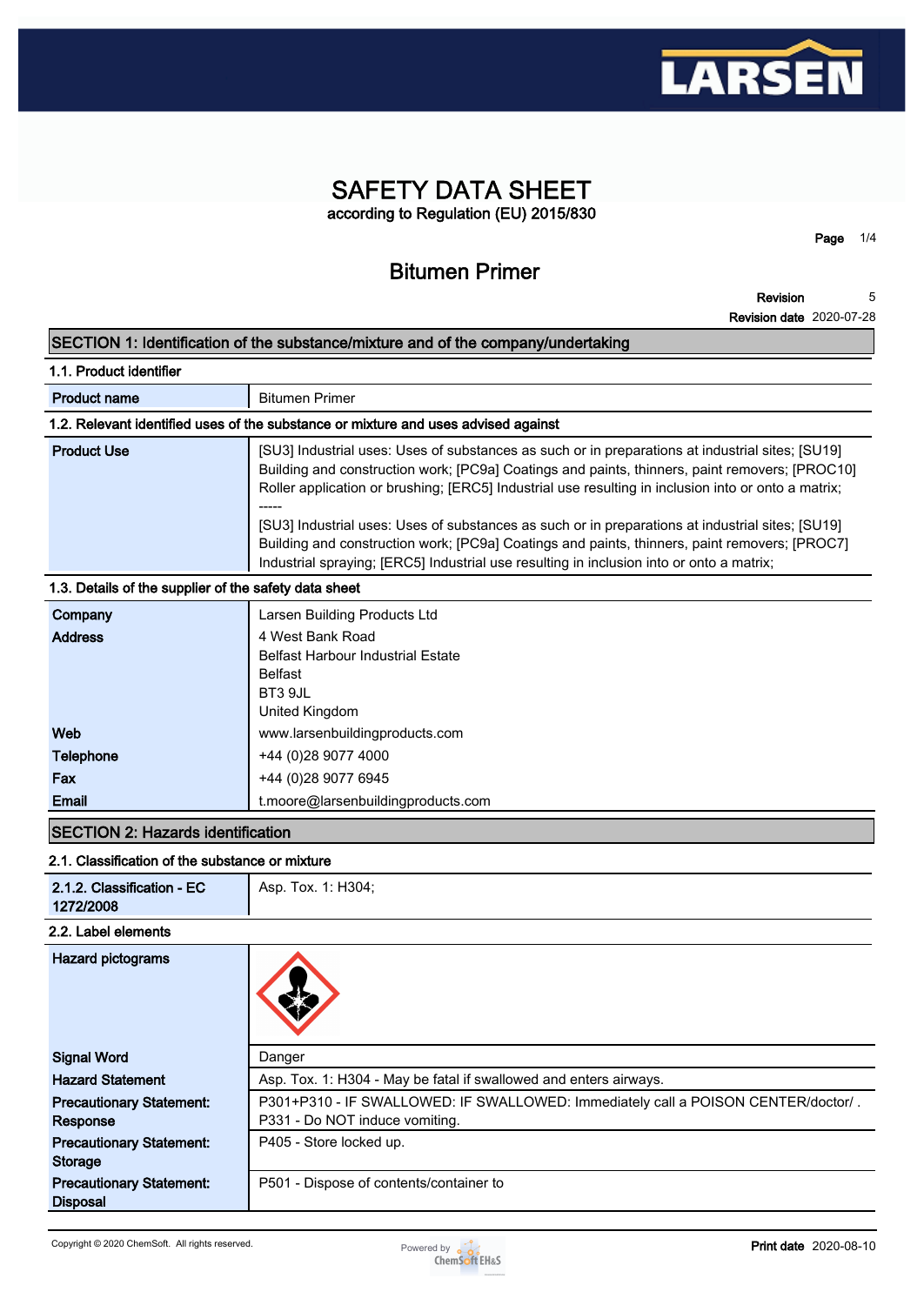# **Bitumen Primer**

**Revision 5**

**Revision date 2020-07-28**

#### **SECTION 3: Composition/information on ingredients**

#### **3.2. Mixtures**

#### **EC 1272/2008**

| <b>Chemical Name</b>                                                  | Index No.    | CAS No.    | EC No.    | <b>REACH Registration</b><br><b>Number</b> | Conc.<br>$(\%w/w)$ | Classification              |
|-----------------------------------------------------------------------|--------------|------------|-----------|--------------------------------------------|--------------------|-----------------------------|
| Straight run kerosine - solvent<br>naphtha (petroleum), medium aliph. | 649-405-00-X | 64742-88-7 | 265-191-7 |                                            |                    | 50 - 60% Asp. Tox. 1: H304; |

#### **SECTION 4: First aid measures**

#### **4.1. Description of first aid measures**

| Inhalation          | Harmful by inhalation. Inhalation may cause nausea and vomiting. May cause dizziness and<br>headache. Move the exposed person to fresh air. Seek medical attention.                                                                                                               |
|---------------------|-----------------------------------------------------------------------------------------------------------------------------------------------------------------------------------------------------------------------------------------------------------------------------------|
| Eye contact         | May cause irritation to eyes. Rinse immediately with plenty of water for 15 minutes holding the<br>eyelids open. Seek medical attention if irritation or symptoms persist.                                                                                                        |
| <b>Skin contact</b> | May cause irritation to skin. May cause dermatitis. Wash off immediately with plenty of soap and<br>water. Remove contaminated clothing. Seek medical attention if irritation or symptoms persist.                                                                                |
| Ingestion           | Harmful if swallowed. Ingestion may cause nausea and vomiting. Ingestion is irritating to the<br>respiratory tract and may cause damage to the central nervous system. DO NOT INDUCE<br>VOMITING. If swallowed, seek medical advice immediately and show this container or label. |

## **SECTION 5: Firefighting measures**

#### **5.1. Extinguishing media**

**Use as appropriate: Carbon dioxide (CO2), Dry chemical, Foam.**

## **5.2. Special hazards arising from the substance or mixture**

**Burning produces irritating, toxic and obnoxious fumes.**

#### **5.3. Advice for firefighters**

**Self-contained breathing apparatus. Wear protective clothing.**

#### **SECTION 6: Accidental release measures**

#### **6.1. Personal precautions, protective equipment and emergency procedures**

**Ensure adequate ventilation of the working area. Wear suitable protective equipment.**

#### **6.2. Environmental precautions**

**Do not allow product to enter drains. Prevent further spillage if safe.**

# **6.3. Methods and material for containment and cleaning up**

**Absorb with inert, absorbent material. Transfer to suitable, labelled containers for disposal. Clean spillage area thoroughly with plenty of water.**

# **SECTION 7: Handling and storage**

#### **7.1. Precautions for safe handling**

**Avoid contact with eyes and skin. Ensure adequate ventilation of the working area. Adopt best Manual Handling considerations when handling, carrying and dispensing.**

#### **7.2. Conditions for safe storage, including any incompatibilities**

**Keep in a cool, dry, well ventilated area. Keep containers tightly closed.**

#### **SECTION 8: Exposure controls/personal protection**

#### **8.2. Exposure controls**

**8.2.1. Appropriate engineering controls Ensure adequate ventilation of the working area.**

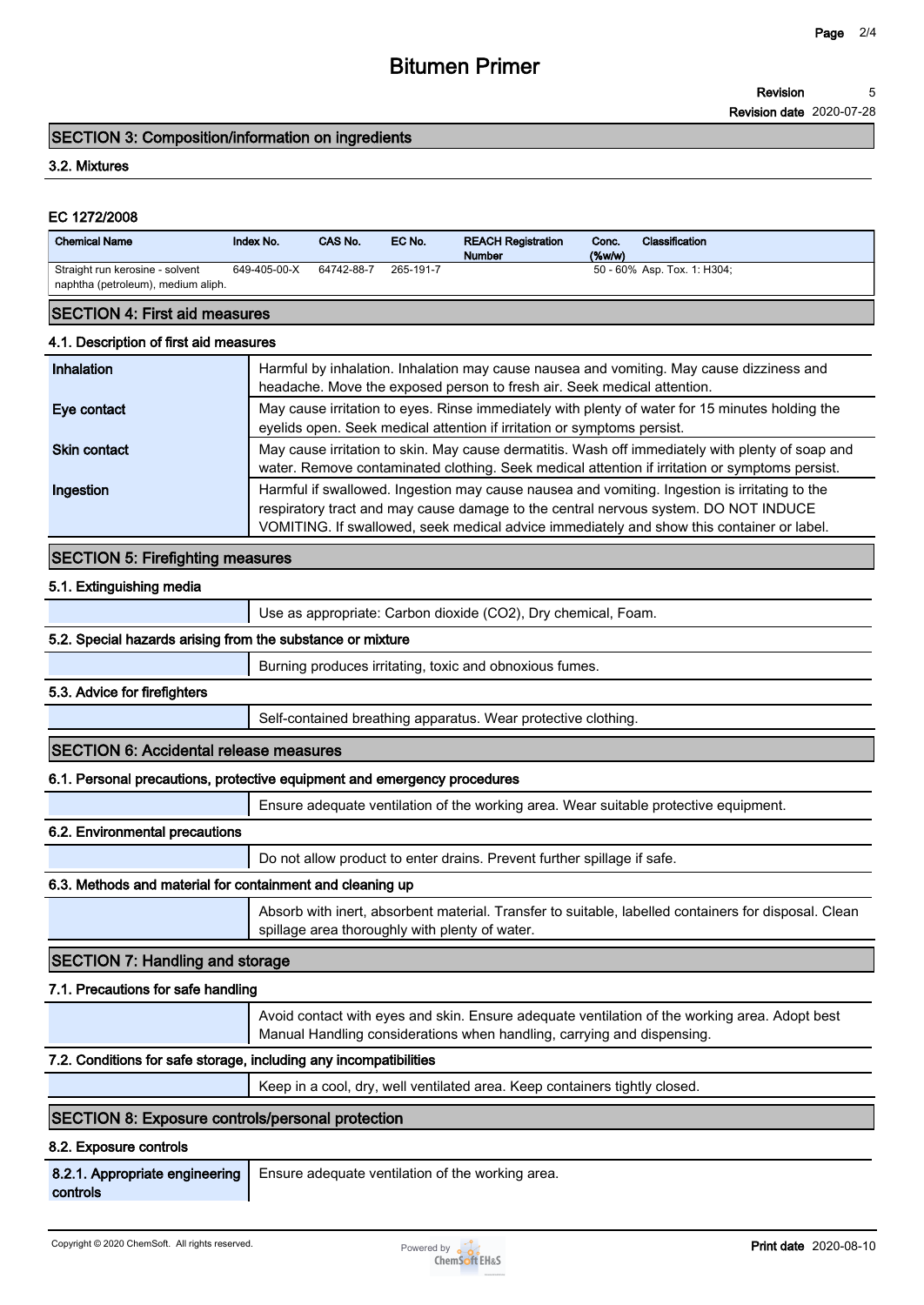# **Bitumen Primer**

**Revision Revision date 2020-07-28 5**

| 8.2. Exposure controls        |                                                                                                     |
|-------------------------------|-----------------------------------------------------------------------------------------------------|
| 8.2.2. Individual protection  | Wear chemical protective clothing.                                                                  |
| measures                      |                                                                                                     |
| Eye / face protection         | Approved safety goggles.                                                                            |
| Skin protection -             | Chemical resistant gloves (PVC).                                                                    |
| Handprotection                |                                                                                                     |
| <b>Respiratory protection</b> | Wear protective clothing. In case of insufficient ventilation, wear suitable respiratory equipment. |

# **SECTION 9: Physical and chemical properties**

### **9.1. Information on basic physical and chemical properties**

| Appearance   Liquid |                      |
|---------------------|----------------------|
| Colour   Black      |                      |
|                     | Odour Characteristic |

# **SECTION 10: Stability and reactivity**

# **10.2. Chemical stability**

**Stable under normal conditions.**

# **SECTION 11: Toxicological information**

# **11.1.4. Toxicological Information**

**No data available**

## **SECTION 12: Ecological information**

#### **12.1. Toxicity**

**No data available**

# **SECTION 13: Disposal considerations**

## **General information**

**Dispose of in compliance with all local and national regulations.**

# **SECTION 14: Transport information**

#### **Hazard pictograms**



| 14.1. UN number                  |               |  |
|----------------------------------|---------------|--|
|                                  | <b>UN1999</b> |  |
| 14.2. UN proper shipping name    |               |  |
|                                  | TARS, LIQUID  |  |
| 14.3. Transport hazard class(es) |               |  |
| <b>ADR/RID</b>                   | 3             |  |
| Subsidiary risk                  |               |  |
| <b>IMDG</b>                      | 3             |  |
| Subsidiary risk                  |               |  |
| <b>IATA</b>                      | 3             |  |
| <b>Subsidiary risk</b>           |               |  |
| .                                |               |  |

# **14.4. Packing group**